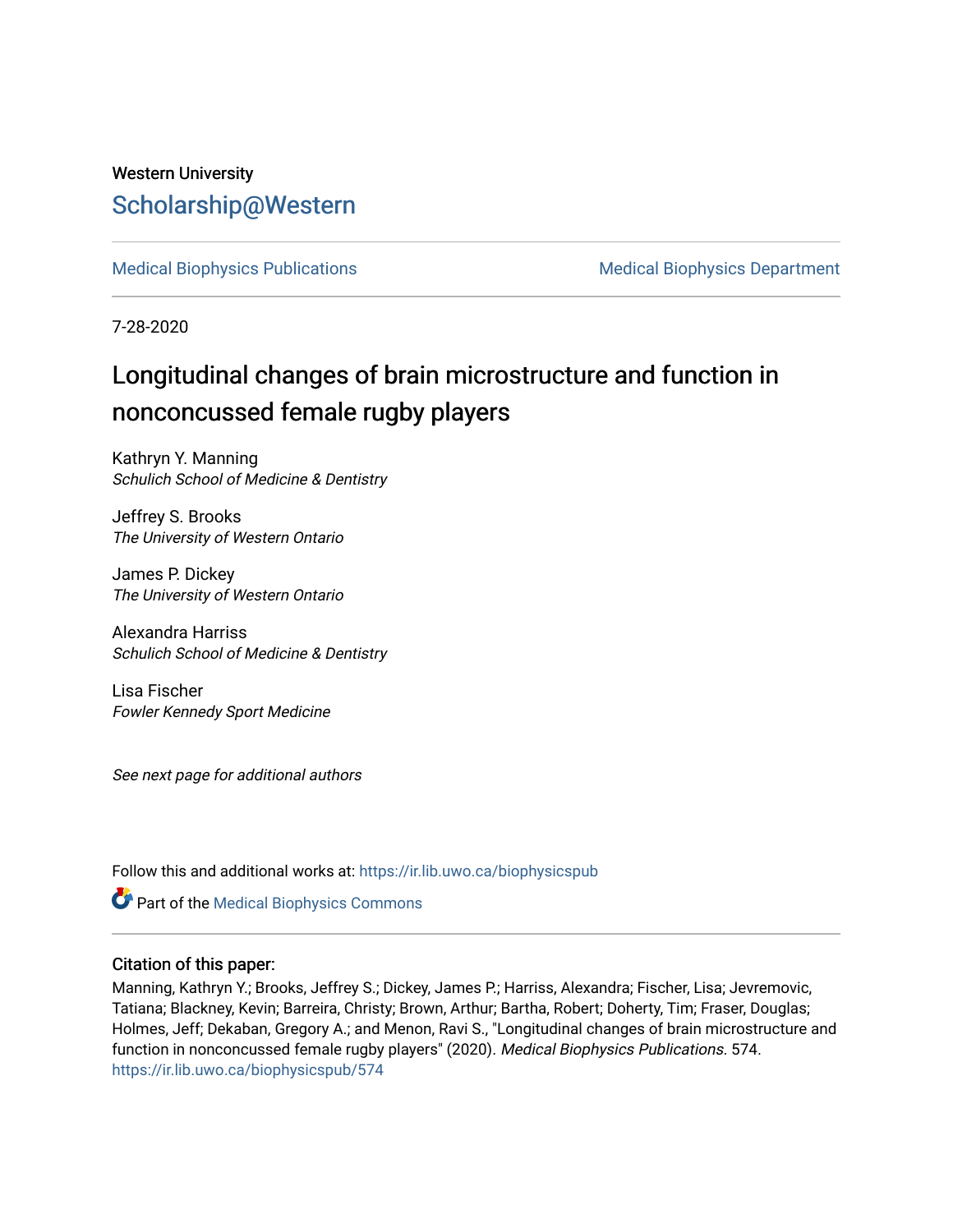#### Authors

Kathryn Y. Manning, Jeffrey S. Brooks, James P. Dickey, Alexandra Harriss, Lisa Fischer, Tatiana Jevremovic, Kevin Blackney, Christy Barreira, Arthur Brown, Robert Bartha, Tim Doherty, Douglas Fraser, Jeff Holmes, Gregory A. Dekaban, and Ravi S. Menon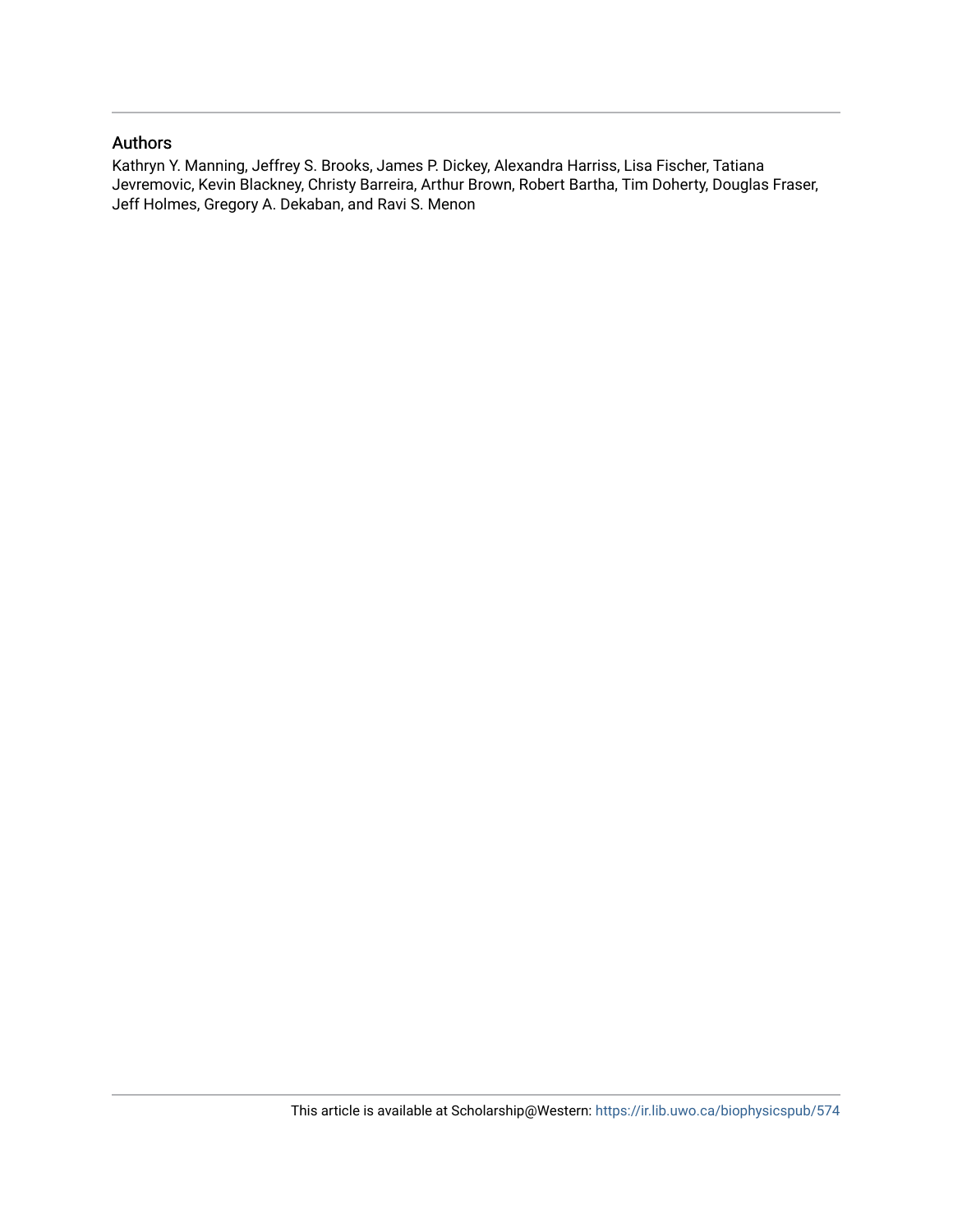# Longitudinal changes of brain microstructure and function in nonconcussed female rugby players

Kathryn Y. Manning, PhD, Jeffrey S. Brooks, MSc, James P. Dickey, PhD, Alexandra Harriss, MSc, Lisa Fischer, MD, Tatiana Jevremovic, MD, Kevin Blackney, MSc, Christy Barreira, BSc, Arthur Brown, PhD, Robert Bartha, PhD, Tim Doherty, MD, PhD, Douglas Fraser, MD, PhD, Jeff Holmes, PhD, Gregory A. Dekaban, PhD, and Ravi S. Menon, PhD

Neurology® 2020;95:e402-e412. doi[:10.1212/WNL.0000000000009821](http://dx.doi.org/10.1212/WNL.0000000000009821)

# Abstract

#### **Objective**

To longitudinally assess brain microstructure and function in female varsity athletes participating in contact and noncontact sports.

#### Methods

Concussion-free female rugby players  $(n = 73)$  were compared to age-matched (ages 18–23) female swimmers and rowers  $(n = 31)$  during the in- and off-season. Diffusion and resting-state fMRI (rs-fMRI) measures were the primary outcomes. The Sports Concussion Assessment Tool and head impact accelerometers were used to monitor symptoms and impacts, respectively.

#### Results

We found cross-sectional (contact vs noncontact) and longitudinal (in- vs off-season) changes in white matter diffusion measures and rs-fMRI network connectivity in concussion-free contact athletes relative to noncontact athletes. In particular, mean, axial, and radial diffusivities were increased with decreased fractional anisotropy in multiple white matter tracts of contact athletes accompanied with default mode and visual network hyperconnectivity ( $p < 0.001$ ). Longitudinal diffusion changes in the brainstem between the in- and off-season were observed for concussion-free contact athletes only, with progressive changes observed in a subset of athletes over multiple seasons. Axial diffusivity was significantly lower in the genu and splenium of the corpus callosum in those contact athletes with a history of concussion.

#### Conclusions

Together, these findings demonstrate longitudinal changes in the microstructure and function of the brain in otherwise healthy, asymptomatic athletes participating in contact sport. Further research to understand the long-term brain health and biological implications of these changes is required, in particular to what extent these changes reflect compensatory, reparative, or degenerative processes.

Go to [Neurology.org/N](https://n.neurology.org/lookup/doi/10.1212/WNL.0000000000009821) for full disclosures. Funding information and disclosures deemed relevant by the authors, if any, are provided at the end of the article.

The Article Processing Charge was funded by the Canadian Institutes of Health Research Grant FDN 148453.

This is an open access article distributed under the terms of the [Creative Commons Attribution-NonCommercial-NoDerivatives License 4.0 \(CC BY-NC-ND\)](http://creativecommons.org/licenses/by-nc-nd/4.0/), which permits downloading and sharing the work provided it is properly cited. The work cannot be changed in any way or used commercially without permission from the journal.

#### MORE ONLINE

**Q CME Course** [NPub.org/cmelist](http://NPub.org/cmelist)

From Medical Biophysics (K.Y.M., R.B., R.S.M.), School of Kinesiology (J.S.B., J.P.D.), Microbiology and Immunology (K.B.), Health and Rehabilitation Sciences (A.H.), Anatomy and Cell Biology (A.B.), Physical Medicine and Rehabilitation (T.D.), and School of Occupational Therapy (J.H.), Western University; Centre for Functional and Metabolic Mapping (K.Y.M., R.B., R.S.M.) and Molecular Medicine Research Laboratories (K.B., C.B., A.B., G.A.D.), Robarts Research Institute; Primary Care Sport Medicine (L.F., T.J.), Fowler Kennedy Sport Medicine; and Paediatrics Critical Care Medicine (D.F.), London Health Sciences Centre, Ontario, Canada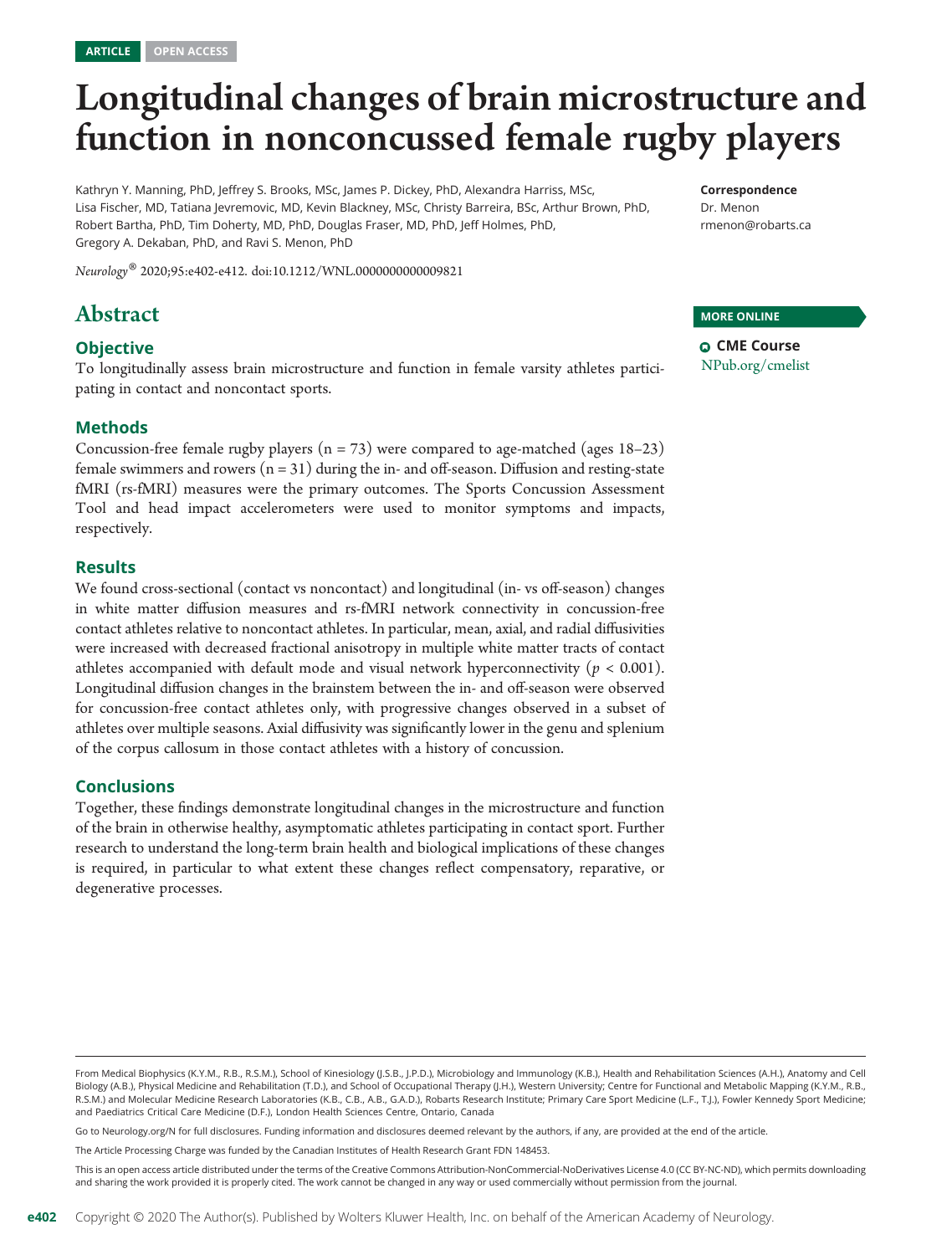# **Glossary**

 $AD =$  axial diffusion;  $CI =$  confidence interval;  $DMN =$  default mode network;  $DTI =$  diffusion tensor imaging;  $FA =$  fractional anisotropy; FMRIB = Functional Magnetic Resonance Imaging of the Brain; FSL = FMRIB Software Library; MD = mean diffusion; PCC = posterior cingulate cortex; RD = radial diffusion; ROI = region of interest; rs-fMRI = resting-state fMRI; RSN = resting-state network; SCAT3 = Sports Concussion Assessment Tool.

Athletes engaged in contact sports experience repetitive subclinical impacts over the course of multiple seasons. While it remains controversial, recent studies suggest that these seemingly innocuous impacts could have a significant cumulative effect on brain health. $1-3$  Although some studies have not reported symptoms or cognitive deficits in nonconcussed contact sport athletes, $4$  others have, with significant relationships between cognitive measures and the age at first exposure to contact sport, distal concussion history, and years of contact play.<sup>2,3,5-7</sup> This is reinforced by task-based<sup>7</sup> and resting state (rs)-fMRI studies<sup>8</sup> that have identified altered functional connectivity as a result of subclinical impacts, showing that differences between contact and noncontact athletes at the beginning of season suggest cumulative effects from years of contact play.<sup>8</sup>

Diffusion tensor imaging (DTI) has also revealed alterations in the corpus callosum<sup>9,10</sup> that correlated with the number of subclinical impacts and poor memory performance.<sup>11</sup> However, it is unclear how these imaging markers of brain microstructure and function relate and evolve over time in contact relative to noncontact athletes. In particular, it is essential to understand exactly how they vary throughout a season and over consecutive years of contact play and whether a history of concussion influences this trajectory. By comparing contact and noncontact high-intensity athletes, we aimed to determine whether there are unique structural and functional brain imaging changes associated with concussionfree contact play compared to noncontact play, the in- and offseason periods, and history of concussion, as well as across concussion-free consecutive years of contact play.

# Methods

In this study, we followed up a large cohort of nationally competitive women's varsity rugby athletes (contact group) over multiple concussion-free seasons (including a subset of athletes who participated in 2 seasons) and compared them to a single season of age-matched female varsity rowers and swimmers (noncontact group). Demographics are given in table 1. DTI and rs-fMRI data were acquired during the in-season and off-season if the athlete did not experience a diagnosed concussion within 6 months of entry into the study. A sports medicine physician monitored any clinical symptoms and cognitive and memory performance using the Sports Concussion Assessment Tool  $(SCAT3).<sup>12</sup>$  To characterize impact forces, a subset of rowers and rugby players wore head impact accelerometer sensor bands during practice and competition.

#### Standard protocol approvals, registrations, and patient consents

The Western University Health Sciences Research Ethics Board approved the study, and we obtained written informed consent from each athlete at the beginning of each season.

#### Study design

The women's varsity rugby team was followed up closely over a 5-year period of national competition, and MRI and clinical data were acquired from 73 contact athletes during the inseason and 63 contact athletes during the off-season (includes repeated data from returning athletes). These data were compared to longitudinal data from concussed contact athletes in a previous publication in which details of their season are described.<sup>13,14</sup>

A total of 31 noncontact age-matched ( $p > 0.3$ ) athletes were assessed during the in-season and 23 during the off-season. Noncontact athletes (i.e., rowers and swimmers) began regular training and practices while in-season data were collected (September). Rowers trained 6 d/wk with weekly regatta competitions until November. Swimmers trained 6 days a week with monthly swim meets until March. The off-season data were acquired  $\approx$ 6 months after in-season data collection and 2 to 3 months after the contact rugby practices and rowing season ended, whereas the swimming off-season scans were obtained directly after their season ended. Athletes reported in this study had not experienced a diagnosed concussion (or concussion-related symptoms) within 6 months of data collection. The SCAT3 data were collected by a sports medicine physician according to the standard instructional guidelines.<sup>12</sup>

#### Head impact measurements and analysis

A subset of rugby players and rowers wore a headband instrumented with a head impact sensor (GFT3, Artaflex, Inc, Markham, Ontario, Canada) positioned at the occipital bone. Each sensor contains a triaxial accelerometer and a triaxial gyroscope that measure linear acceleration (1g resolution) and rotational velocity (1°/s resolution), respectively. When an impact exceeded a linear acceleration of 15g, the sensor triggered and recorded 8 milliseconds of the impact data preceding the threshold and 32 milliseconds of impact data after the threshold. Linear accelerations were sampled at 3,000 Hz and filtered through an onboard analog low-pass filter with a cutoff frequency of 300 Hz. Rotational velocity was sampled at 800 Hz and low-pass filtered with a cutoff frequency of 100 Hz. All data collected were recorded in the onboard memory of the sensors. Impact data were uploaded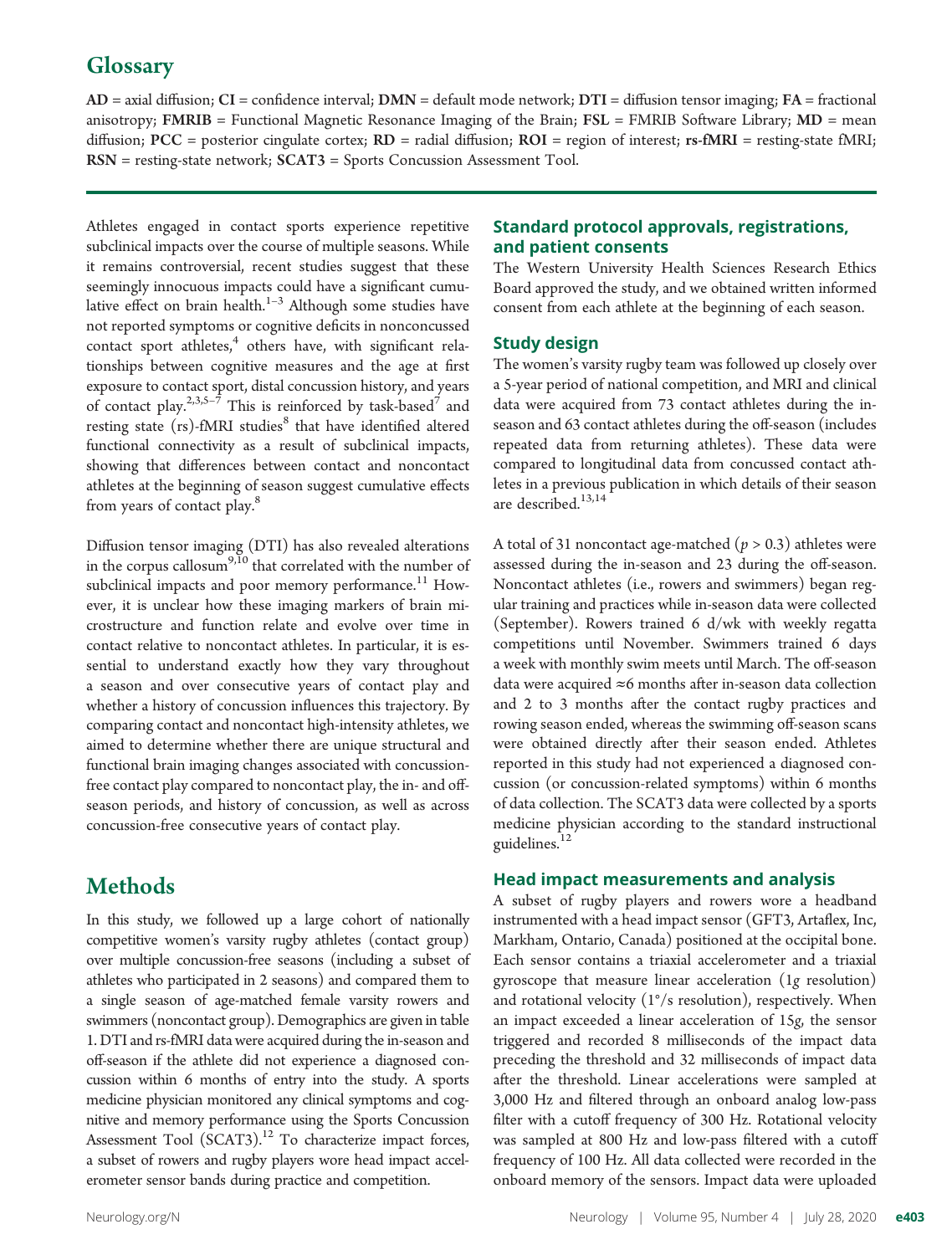| Table 1 Demographics                      |                          |                     |                                          |  |
|-------------------------------------------|--------------------------|---------------------|------------------------------------------|--|
| Group                                     | No. of included datasets | Average age (SD), y | Average no. of previous concussions (SD) |  |
| Contact athletes during the in-season     | 70                       | 19.95 (1.50)        | 0.53(0.76)                               |  |
| Contact athletes during the off-season    | 60                       | 20.13 (1.43)        | 0.57(0.81)                               |  |
| Noncontact athletes during the in-season  | 31                       | 19.61 (1.87)        | 0                                        |  |
| Noncontact athletes during the off-season | 23                       | 20.07 (1.62)        | 0                                        |  |
| Details for the study participants.       |                          |                     |                                          |  |

to a cloud-based server after each session, and each impact was date and time stamped. Peak linear acceleration and peak rotational velocity for each impact were calculated.

Impacts were verified with video taken during the sessions. Game and practice videos were recorded and analyzed during 1 rowing practice (60 minutes), 1 preseason rugby game (90 minutes), and 2 rugby contact practices (60 minutes each) with a Sony (Tokyo, Japan) Vixia HD camera mounted to a telescoping tower (EVS25, Endzone Video Systems, Sealy, TX). Each video was uploaded to a video analysis software program (dba HUDL, Agile Sports Technologies, Inc, Lincoln, NE) and reviewed.

Head impact data can be skewed because of the high number of low-magnitude impacts that are measured during a session. Therefore, a Shapiro-Wilks test was used to determine the normality of the distribution of the impact measures: peak linear acceleration, peak rotational velocity, and maximum head injury criteria. If the impact measures were not normally distributed ( $p < 0.05$ ), then nonparametric Wilcoxon sum-ofranks analyses were conducted on the data, and the medians and interquartile ranges were determined for the impact measures comparing games and practices. The total number of impacts for the rowing sessions and total number of impacts in games and practices were determined.

#### MRI analysis

All MRI data were acquired on a 3T MR scanner (Prisma, Siemens, Munich, Germany) with a 32-channel head coil. The imaging sequence details have been previously reported.<sup>14</sup> Diffusion data were analyzed with the Functional Magnetic Resonance Imaging of the Brain (FMRIB) Software Library (FSL version 6.0; Oxford, UK). Diffusion data were assessed for large motion and artifacts on a volume-by-volume basis. Data were corrected simultaneously for motion and eddy current distortion. Maps of diffusion measures including mean diffusion (MD), fractional anisotropy (FA), radial diffusion (RD), and axial diffusion (AD) were created. Once these maps were created in diffusion space, the images were preprocessed to perform tract-based spatial statistics. This involved eroding the FA images slightly to remove outliers (near the edge of the brain and the bottom and top slices) and nonlinear registration to standard space using the FMRIB58

FA 1-mm isotropic image. Once transformed to standard space, a skeletonized FA image was created using an FA threshold of 0.2. The other diffusion metrics were projected onto this same skeleton and statistically compared among groups of participants on a voxel-wise basis using permutation and threshold-free cluster enhancement, correcting for multiple comparisons across voxels ( $p < 0.001$  with Bonferroni correction).

rs-fMRI data were preprocessed with the fMRI Expert Analysis Tool in FSL and included brain extraction, affine rigidbody motion correction, 5-mm spatial smoothing, and highpass frequency filtered at 0.01 Hz. Data with excessive motion (>0.5-mm relative mean displacement) were omitted. The rsfMRI data were registered to their respective anatomic image, which was in turn transformed to standard space. Preprocessed data were denoised further with independent component analysis in which components related to noise artifacts (activation primarily outside the brain, within the CSF, or within the white matter or containing high-frequency profiles) were removed through regression from the preprocessed data. Independent component analysis was used once again on the cleaned data to identify 10 resting-state networks (RSNs) by correlating with previously identified RSNs robustly found in healthy participants.<sup>15</sup> Dual regression algorithms were used to create individual RSN maps for each participant and session, and then RSNs were assessed for statistical group differences (among in- and off-season contact [rugby] and noncontact athletes [rowers and swimmers]) after correction for multiple comparisons (required voxel-wise corrected  $p < 0.01$  with Bonferroni correction) with the randomise permutation tool. These networks included the default mode network (DMN), lateral visual network, and cerebellar RSNs that were chosen due to previous concussion-related findings from our group.

#### Statistical analysis

Statistical analysis was performed with Prism 7 (GraphPad Software, La Jolla, CA), GraphPad Software (GraphPad Software), and MATLAB (MathWorks, Inc, Natick, MA). Imaging regions of interest (ROIs) with significant differences among groups were explored further with a linear mixedeffects model within MATLAB to evaluate the main effect of participant group (i.e., contact vs noncontact), time (i.e., in- vs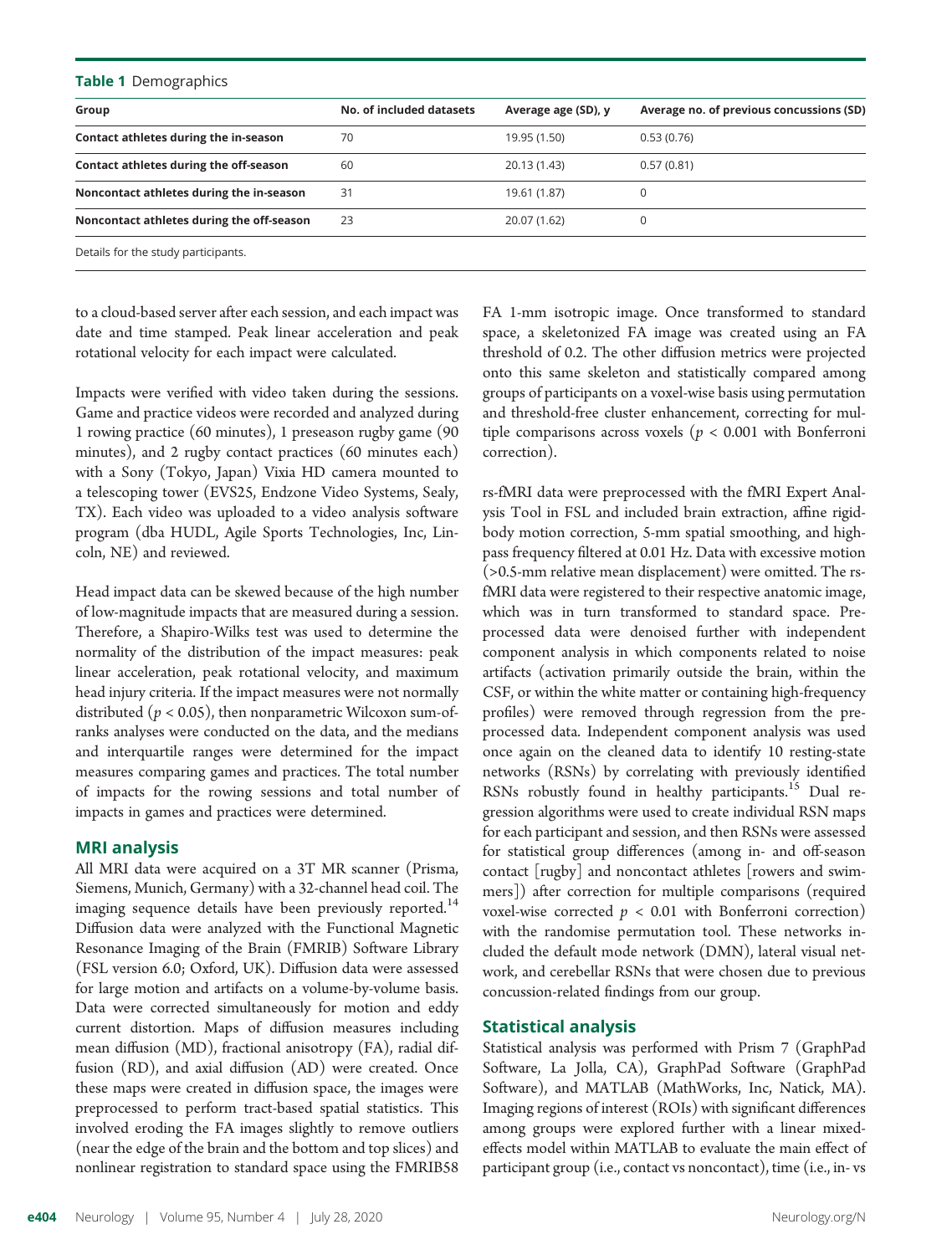off-season), and interaction between time and group while setting participant number as a random factor to account for repeated years of study participation (required  $p < 0.003$ Bonferroni correction for number of models run). SCAT3 composite scores that significantly changed between the inseason and off-season were used in the model as possible predictors. Imaging ROIs were analyzed with a pair-wise analysis (within participant) between in- and off-season data  $(p < 0.001$  with Bonferroni correction). The brainstem ROI was investigated due to our previous finding of linked decreases in MD and AD and increased FA for in-season and 24- to 72-hour postconcussion data compared to off-season data.14 For a subset of contact athletes with 2 years of concussion-free data ( $n = 12$ ), we examined repeated withinparticipant measures over time using repeated-measures analysis of variance. In an attempt to understand whether current participation in contact play and previous concussion history were driving any imaging changes, we also compared contact athletes with and without a concussion history using a 2-tailed independent t test ( $p < 0.05$ ). We performed a correlation analysis to evaluate whether any white matter changes were related to functional connectivity.

#### Data availability

All anonymized data are available to qualified investigators on request.

# **Results**

Results include data from 70 concussion-free contact athletes during the in-season, 60 concussion-free contact athletes during the off-season (lost participants included 3 datasets that had excessive motion during the rs-fMRI acquisition and 8 athletes who experienced a concussion before the off-season scan), 31 noncontact athletes during the in-season, and 23 noncontact athletes during the off-season (lost participants included athletes who were no longer on the team or had new MRI exclusions).

#### Clinical results

#### Contact vs noncontact

Off-season noncontact athletes had on average more SCAT3 self-reported symptoms (mean 4.26 [SD 4.12]) with greater severity (6.87 [8.00]) compared to the other 3 groups of participants (i.e., in- and off-season contact and in-season noncontact), who reported  $\leq 2$  symptoms with severity  $\leq 3$  (*F*  $> 4.0, p < 0.01$ ).

#### Pair-wise changes

Pair-wise analysis (i.e., within participant) included concussion-free athletes with both in- and off-season data (60 contact and 23 noncontact athletes). There was an increase in immediate memory (14.33 [1.32] to 14.72 [0.56], 95% confidence interval [CI] 0.09–0.70,  $p = 0.01$ ) and concentration  $(3.07 \ [0.86]$  to 3.47  $[0.75]$ , 95% CI 0.14–0.66,  $p = 0.003$ ) composite scores for off-season contact athletes compared to

their own in-season data, but there were no significant changes for noncontact athletes.

#### Accelerometer results

Only concussion-free athletes who experienced at least 1 impact (defined as  $\geq 15g$ ) during practice or game play were included for statistical analysis. Twenty-six rugby players met this inclusion criterion, while 9 rowers and 11 rugby players did not. All impact measures failed the Shapiro-Wilks test of normality ( $p < 0.05$ ), so nonparametric descriptors were used and are described in table 2.

#### DTI results

#### Contact vs noncontact

There were significant differences across all diffusion metrics within the white matter skeleton when concussion-free contact athletes were compared to noncontact athletes (figure 1). Diffusion changes were located along the corpus callosum, cingulum, and brainstem, as well as portions of other long white matter tracts, including the superior longitudinal and inferior occipital fasciculi. An ROI analysis was performed including 4 regions: inferior portions of white matter tracts within the brainstem (figure 1E) and 3 sections of the corpus callosum (genu, splenium, and body) constrained to the FAderived skeleton. Results of the linear mixed-effects model for these ROI are given in table 3. The MD and AD values of the splenium and genu subsections of the corpus callosum had a significant effect of group in which AD was higher in the contact athletes compared to noncontact athletes and MD was higher in contact athletes compared to in-season noncontact athletes. The MD, AD, and RD values of the body of the corpus callosum had a significant group-by-time interaction, as well as main effects for group and time. MD, RD, and AD were all higher  $(p < 0.001)$  in both in- and off-season for contact compared to in-season noncontact data only (and compared to off-season noncontact for AD values only, representing a meaningful main effect for group in the presence of the significant group-by-time interaction; although other diffusion measures were close to significantly different compared to off-season noncontact data as well  $[p < 0.01]$ , they did not survive statistical correction, hence the significant group-by-time interaction). AD within the brainstem had a significant main effect of time. However, only contact athletes changed significantly between the in-season and offseason ( $p < 0.001$ ). The FA in the brainstem was significantly associated with the SCAT immediate memory subtest scores  $(t = -2.3, p = 0.03).$ 

#### Pair-wise changes

The brainstem ROI had lower FA (0.619 [0.0253] vs 0.603 [0.0254], 95% CI 0.022–0.009) and higher MD (0.67  $\times$  10<sup>-3</sup>  $\left[3.1 \times 10^{-5}\right]$  vs  $0.70 \times 10^{-3} \left[3.5 \times 10^{-5}\right]$  mm<sup>2</sup>/s, 95% CI 2.7  $\times$  $10^{-5}$ –4.8 × 10<sup>-5</sup>), AD  $(1.2 \times 10^{-3} [4.9 \times 10^{-5}]$  vs  $1.3 \times 10^{-3}$  $[5.2 \times 10^{-5}]$  mm<sup>2</sup>/s, 95% CI 3.6 × 10<sup>-5</sup>-6.8 × 10<sup>-5</sup>), and RD  $(0.41 \times 10^{-3} [2.9 \times 10^{-5}]$  vs  $0.44 \times 10^{-3} [3.2 \times 10^{-5}]$  mm<sup>2</sup>/s, 95% CI 2.0  $\times$  10<sup>-5</sup> –3.9  $\times$  10<sup>-5</sup>) for concussion-free contact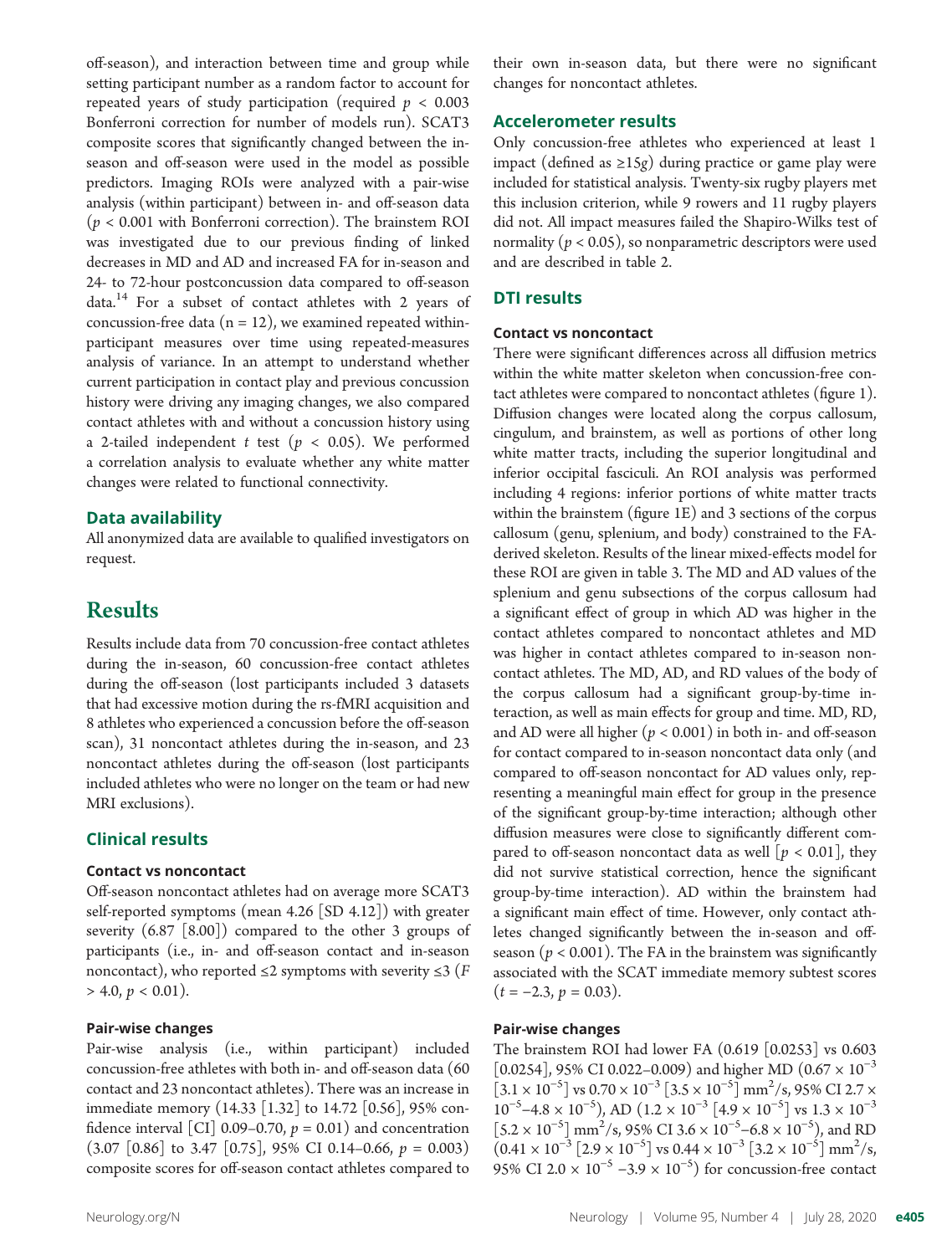#### Table 2 Head impact sensor data

| <b>Rugby head</b><br>impacts         | No. of impacts<br>exceeding 15g | Peak linear acceleration,<br>median (IQR), $g$ | $HIC_{15}$<br>median<br>(IQR) | Peak rotational velocity,<br>median (IQR), °/s | Average no. of impacts<br>per athlete (IQR) |
|--------------------------------------|---------------------------------|------------------------------------------------|-------------------------------|------------------------------------------------|---------------------------------------------|
| <b>Total</b>                         | 151                             | 25.05 (19.10-31.72)                            | 8.9<br>$(4.30 - 14.40)$       | 1,286.00 (895.50-2,260.50)                     | $3(1-6)$                                    |
| <b>Impacts during 2</b><br>practices | 115                             | 26.05 (19.89-31.98)                            | 8.70<br>$(3.90 - 13.40)$      | 1,293.00 (889.50-2,307.00)                     | $2(1-6)$                                    |
| <b>Impacts during</b><br>game        | 36                              | 23.07 (18.69-27.22)                            | 10.95<br>$(5.85 - 18.10)$     | 1,230.50 (908.25-1867.50)                      | $1(0-2)$                                    |

Abbreviations: HIC<sub>15</sub> = head injury criteria, i.e., the maximum exponentially weighted integral within a 15-millisecond window of time; IQR = interquartile range. Rugby players who experienced at least 1 impact exceeding 15g during 2 monitored contact practices and 1 game are included.

athletes during the off-season compared to their own data during the in-season ( $p < 0.001$ ). There were no significant changes between the in- and off-season for other ROIs or in the noncontact athletes (figure 2).

#### Longitudinal data and concussion history

For the subset of rugby players with 2 years of concussion-free data  $(n = 12)$ , there were significant repeated-measure changes in all diffusion measures over time within the brainstem ROI (figure 2). The AD within the genu of the corpus callosum  $(1.67 \times 10^{-3} [7.6 \times 10^{-5}]$  vs  $1.7 \times 10^{-3} [6.9 \times 10^{-5}]$ mm<sup>2</sup>/s, 95% CI 5.6 × 10<sup>-5</sup> –5.0 × 10<sup>-5</sup>,  $p = 0.02$ ) and the splenium  $(1.71 \times 10^{-3} [6.3 \times 10^{-5}]$  vs  $1.74 \times 10^{-3} [5.5 \times 10^{-5}]$  $\text{mm}^2$ /s, 95% CI 4.3 × 10<sup>-5</sup> −1.6 × 10<sup>-5</sup>, p = 0.03) was sig-<br>pificantly lower for contact athletes with a previous concusnificantly lower for contact athletes with a previous concussion history compared to those without.

#### rs-fMRI results

#### Contact vs noncontact

Concussion-free contact athletes during both the in- and offseason had greater connectivity between the DMN and the posterior cingulate cortex (PCC) compared to in- and offseason noncontact ( $p < 0.01$ , figure 3). Connectivity between the lateral visual network and areas throughout the occipital lobe was increased for in- and off-season contact athletes compared to in-season noncontact athletes. There were no significant differences in functional connectivity in the cerebellar RSN after correction for multiple comparisons  $(p)$  $> 0.01$ ).

#### Pair-wise changes

Within the PCC ROI (5-mm radius sphere), there were no significant pair-wise differences between the in- and offseason for contact or noncontact athletes. Therefore, data collected from contact athletes across 2 years were not explored further.

#### Concussion history

There were no significant differences in connectivity strength between the PCC and DMN when rugby athletes with and without a concussion history were compared ( $p = 0.8$ ).

#### Relationship between DTI and rsfMRI measures

There was a significant correlation between the AD within the splenium of the corpus callosum and the DMN connectivity strength with the PCC in contact athletes  $(r = -0.32,$  $p = 0.0002$ , figure 3F) but not in noncontact athletes ( $r = 0.020$ ,  $p = 0.9$ ).

## **Discussion**

In this study of female varsity athletes, we identified several differences in clinical, head impact, DTI, and rs-fMRI data collected from athletes participating in contact sports compared to athletes in noncontact sports. Notably, this was in the absence of a diagnosed concussion or symptoms within the 6-month period before or during the study. DTI was used to detect extensive alterations throughout the white matter in contact compared to noncontact athletes, including the cingulum and corpus callosum, as well as the white matter within deep brain structures such as the brainstem. With these changes in microstructure, we expected, and found, changes in rs-fMRI connectivity in structurally and functionally related regions within the DMN and laminar visual network in contact compared to noncontact athletes.

Rugby players experience subclinical impacts and rotations in practice and game play. A previous study of amateur male rugby players reported 77 head impacts exceeding 10g acceleration per player per game with exceptionally fast rotational accelerations.<sup>16</sup> A more recent study of female rugby players found on average 14 head impacts (>10g) per player per game.<sup>17</sup> The rugby team studied here participated in a training camp where they experienced subclinical impacts during multiple daily practices and weekly games as they endeavored to make the team. Some athletes may also participate in summer rugby leagues, so the in-season data likely reflect effects accrued due to several consecutive months of high-impact activity even though the data were acquired relatively early in their season. The devices used in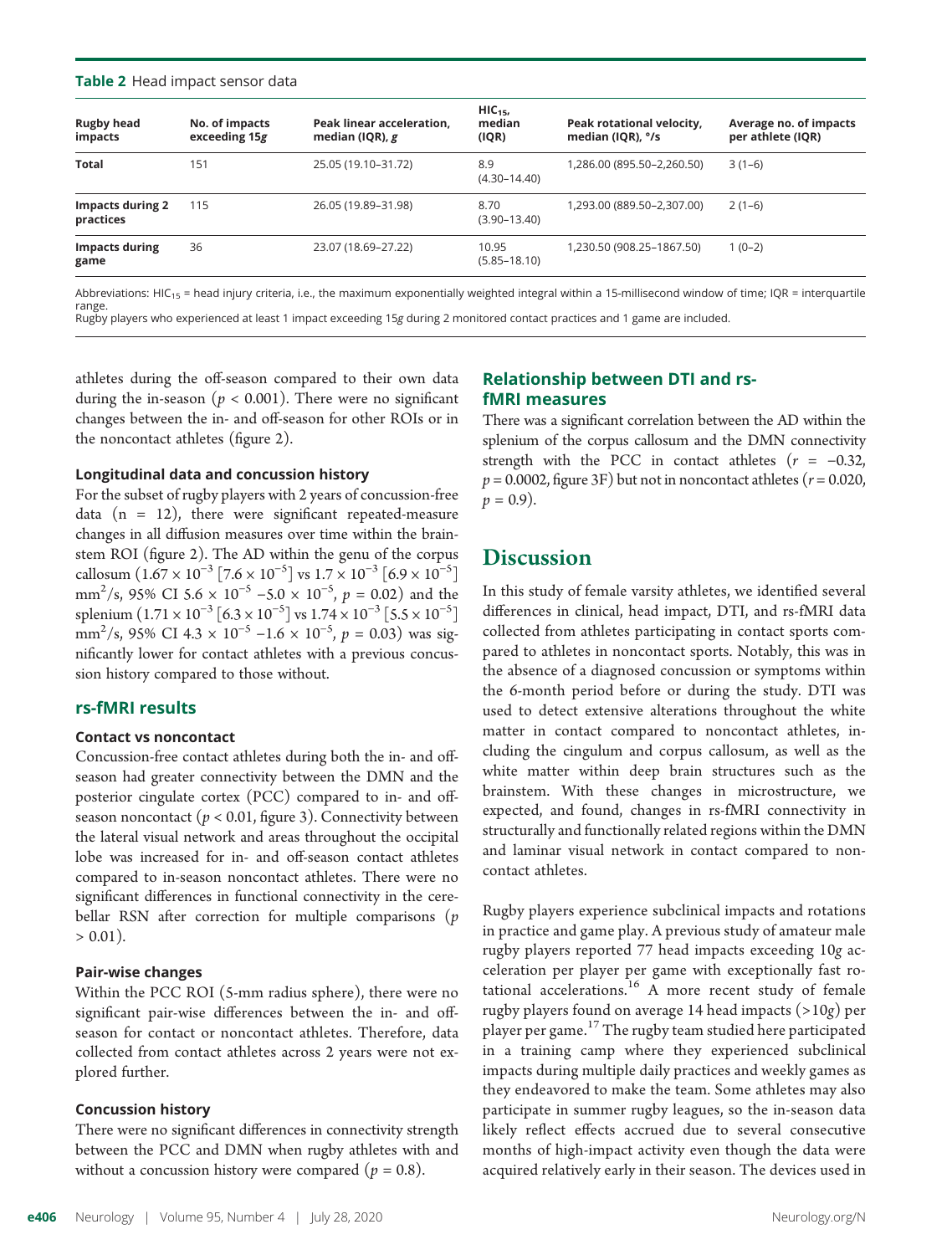

(A–E) Statistically significant white matter axial diffusivity (AD), mean diffusivity (MD), radial diffusivity (RD), and fractional anisotropy (FA) differences between contact athletes (during both the in- and off-season) and noncontact athletes during the in-season are shown in hot colors, including areas of the corpus callosum, cingulum, brainstem, superior longitudinal, and inferior occipital fasciculi ( $p < 0.001$ unless otherwise indicated).

this study had a higher threshold of 15g. However, 45% of head impacts may have magnitudes between  $10g$  and  $15g^{18}$ .<br>During a single practice, the rowers did not experience any During a single practice, the rowers did not experience any impacts, while 70% (26 of 37) of the monitored rugby players experienced at least 1 impact (>15g) during 2 practices and 1 preseason game. Subclinical impacts accumulate throughout a full season and over years of participation in contact sport.

In vivo studies of maximal shear and strain forces exerted on the human brain have shown that frontal lobe regions, the brainstem, and tracts that border the gray matter experience the greatest forces, even with very low rotational motion.<sup>19</sup> Previous MRI studies suggest that changes in white matter diffusion properties are directly related to the number of impacts $8,20,21$  and are not observed in noncontact sports such as track, rowing, and skiing, $11$  which is in agreement with our results.

Clinically, noncontact athletes reported more symptoms with higher severity compared to the rugby players, despite the absence of concussion. This surprising finding demonstrates the challenges of using subjective self-reported symptoms to diagnose and monitor athletes with the SCAT3 test. Noncontact athletes may not have completed SCAT3 examinations before enrolling in this study. Therefore, an exposure effect could be driving the difference between the groups of athletes. The symptoms reported could also relate to other factors such as lack of sleep, stress, alcohol use, or the long season and the accumulation of fatigue and muscle strain, particularly for the swimmers, who were assessed very shortly after the season ended. Nonetheless, pair-wise improvements in immediate memory and concentration composite scores between the in- and off-season in contact athletes may reflect neurocognitive improvements during a relative break from contact practices and play during the off-season training period.

Changes in MR spectroscopy have previously been reported in a subset of these rugby players; glutamine concentrations were reduced after concussion and during the off-season and may relate to an evolving shift in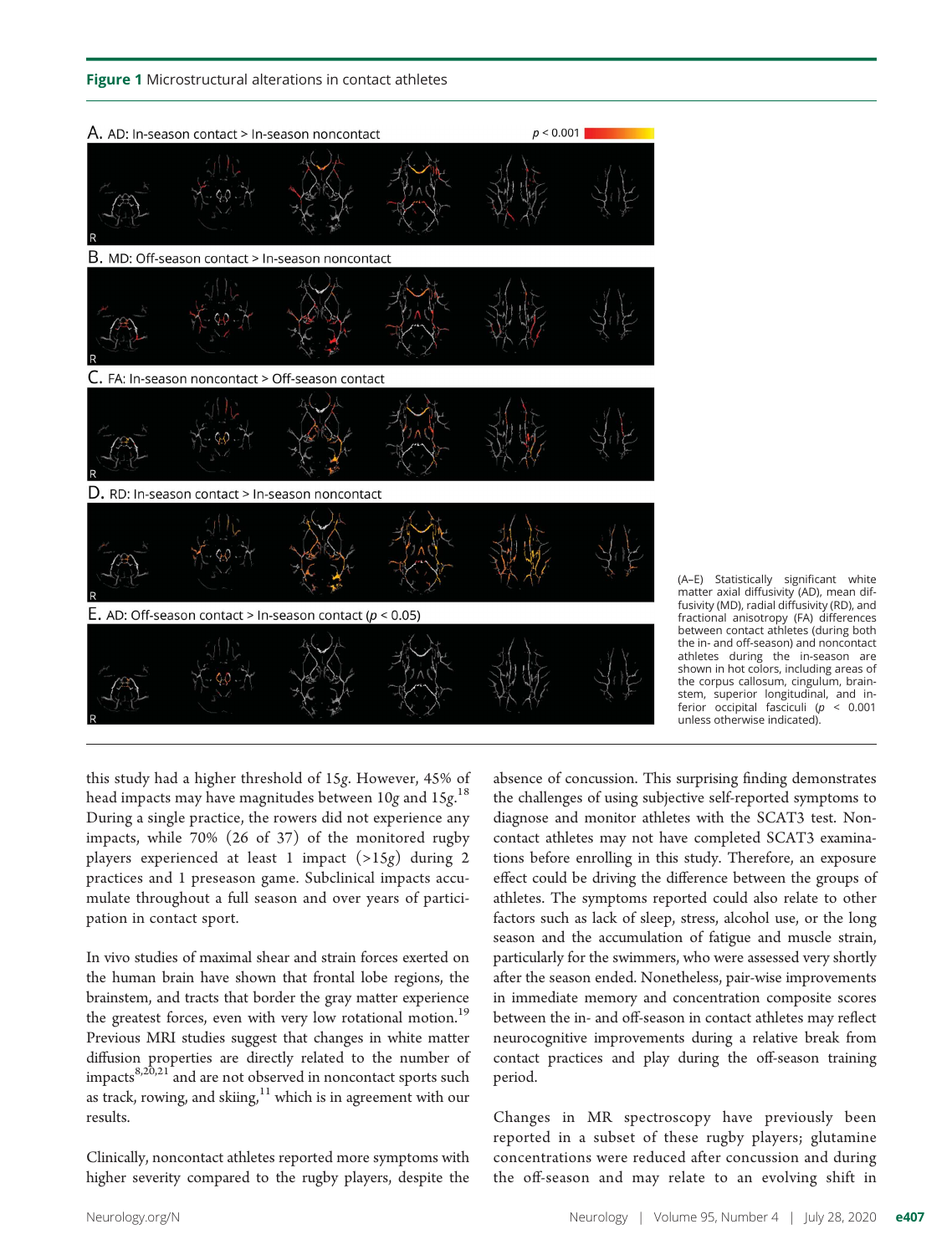| <b>Table 5</b> Lifted This current cash in our results |                     |                     |
|--------------------------------------------------------|---------------------|---------------------|
| <b>Metric within ROI</b>                               | <b>Effect</b>       | $p$ Value           |
| <b>Brainstem MD</b>                                    | Time                | 0.003               |
| <b>Brainstem AD</b>                                    | Time                | $0.00004^{\rm a}$   |
|                                                        | Time × group        | 0.003               |
|                                                        | Group               | 0.02                |
| <b>Splenium MD</b>                                     | Time                | 0.04                |
|                                                        | Time $\times$ group | 0.008               |
|                                                        | Group               | 0.001 <sup>a</sup>  |
| <b>Splenium AD</b>                                     | Group               | $0.0009^{a}$        |
|                                                        | Time × group        | 0.04                |
| <b>Splenium FA</b>                                     | Group               | 0.02                |
| <b>Splenium RD</b>                                     | Time                | 0.03                |
|                                                        | Time $\times$ group | 0.005               |
|                                                        | Group               | 0.01                |
| <b>Genu MD</b>                                         | Group               | 0.01                |
| Genu AD                                                | Group               | $0.0001^a$          |
| <b>Body MD</b>                                         | Time                | 0.002 <sup>a</sup>  |
|                                                        | Time × group        | $0.0002^{\rm a}$    |
|                                                        | Group               | 0.00009a            |
| <b>Body AD</b>                                         | Time                | $0.0007^{\rm a}$    |
|                                                        | Time × group        | 0.0002 <sup>a</sup> |
|                                                        | Group               | $0.000001^a$        |
| <b>Body RD</b>                                         | Time                | 0.005               |
|                                                        | Time × group        | $0.0006^{a}$        |
|                                                        | Group               | 0.002 <sup>a</sup>  |
| DMN and PCC connectivity (z statistic)                 | Group               | 0.001 <sup>a</sup>  |
|                                                        |                     |                     |

Abbreviations: AD = axial diffusion; DMN = default mode network; FA = fractional anisotropy; MD = mean diffusion; RD = radial diffusion; PCC = posterior cingulate cortex; ROI = region of interest.

The effect of time (i.e., in- and off-season) and group (i.e., contact and noncontact) and the interaction between time and group on diffusion metrics within the brainstem and 3 subregions of the corpus callosum and connectivity strength between the DMN and the PCC. Participant number was set as a random factor, and the number of self-reported previous concussions, age at the time of the scan, and Sports Concussion Assessment Tool immediate memory and concentration subtest scores were used as potential predictors.

<sup>a</sup> Effects that survive Bonferroni correction ( $p < 0.003$ ).

Table 3 Linear mixed-effects model results

oxidative metabolism or microglial priming.<sup>13</sup> All diffusion measures within the brainstem changed significantly between the in- and off-season in contact athletes only. The FA within the brainstem was significantly related to SCAT immediate memory scores, suggesting that these pair-wise changes in brain microstructural measures are related to exposure to repetitive impacts and altered immediate memory capacity.

In this study, we found distinct increases in MD, RD, and AD and decreased FA, some of which overlapped in the same

white matter regions (including portions of the corpus callosum) in general when concussion-free contact and noncontact athletes were compared. This provides further evidence of long-lasting or cumulative changes in the microstructure of the brain due to years of contact play. These widespread diffusion changes may represent neuroinflammatory processes. However, given that fluctuations between the in- and off-season were observed only in white matter within the brainstem, alterations in myelin, microstructure, microglial priming, or water content are more likely. This may be a compensatory response to the repetitive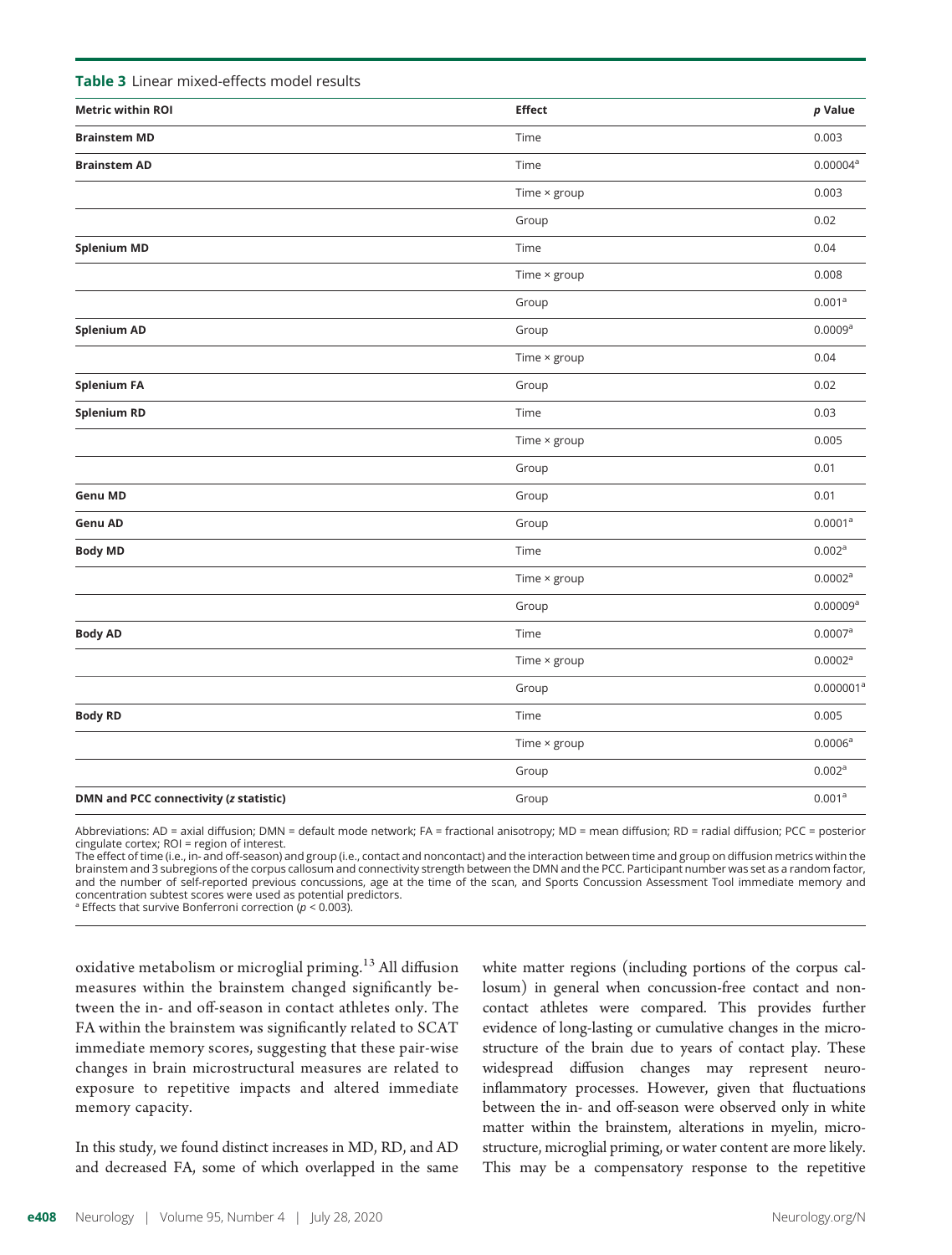



Longitudinal changes in (B) fractional anisotropy (FA), (C) mean diffusivity, (D) axial diffusivity, and (E) radial diffusivity in contact and noncontact athletes over 2 or 1 season, respectively, within the brainstem region of interest shown in (A) yellow with the FA skeleton in blue. Each colored line connects data from an individual athlete over time, and significant repeated measures are indicated (\* $p < 0.05$ , \*\* $p < 0.01$ , \*\*\* $p <$ 0.001).

impacts experienced through training and competition, which continues to progress over years of play. Another possibility is the presence of neurodegenerative processes in these relatively young athletes, $22$  resulting in accelerated age-related changes in white matter diffusion properties.<sup>23</sup> Only a subset of AD changes within the corpus callosum were related to

a history of concussion and may reflect long-term axonal disruption or damage. These possible explanations may not be exclusive; certain brain regions exhibit distinct changes related to the distribution of forces throughout the brain. Average group differences represent a distribution of data in which some contact athletes may be within normal, noncontact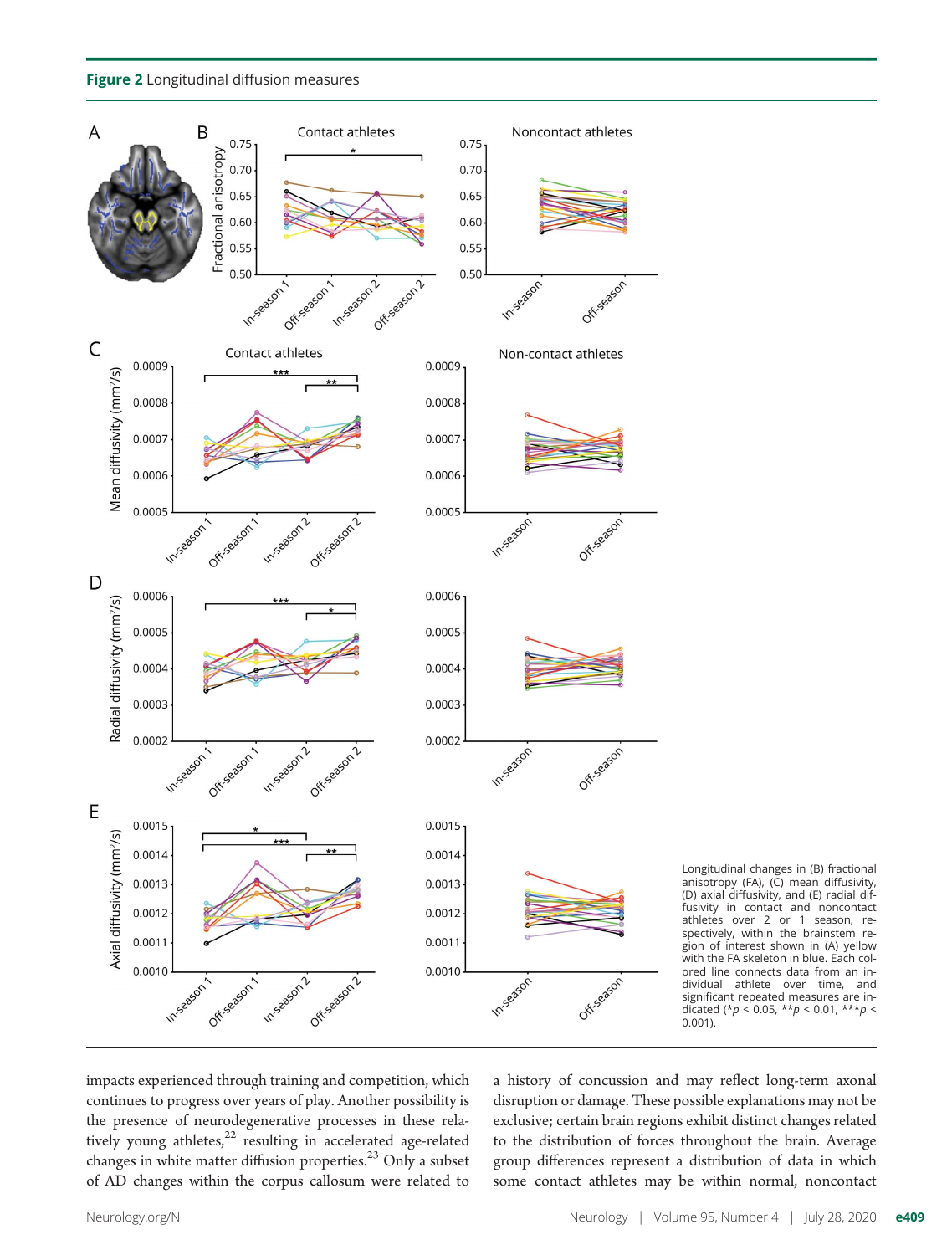#### Figure 3 Resting-state network connectivity changes



(A–D) Average default mode network (DMN) for each group of participants in which hot colors indicate regions that have high functional connectivity. (E) Contact athletes had significantly higher ( $p < 0.01$ ) functional connectivity compared to noncontact athletes, with a green circle indicating the posterior cingulate cortex (PCC) region of interest. (F) Significant correlation between DMN connectivity strength (z statistic) with the PCC and the axial diffusion within the splenium of the corpus callosum in contact athletes<br>only  $(r = -0.32, p = 0.0002)$ . DTI = difonly (r <sup>=</sup> <sup>−</sup>0.32, p = 0.0002). DTI = dif-fusion tensor imaging; rs-fMRI = resting-state fMRI.

ranges and a subset may exhibit substantial microstructural alterations. This is consistent with more detailed studies of neurologic performance showing that athletes could be separated into 3 categories: concussed athletes with symptoms and cognitive impairment, and nonconcussed athletes with and without cognitive impairment despite lack of symptoms.<sup>7</sup>

Studies focusing on DTI changes of concussion are severity and time dependent, with some studies observing conflicting directions of change. Previous studies focusing on more severe models of traumatic brain injury have reported decreases in FA in areas such as the corpus callosum, possibly due to

disruption of axonal structure and demyelination.<sup>24</sup> Other studies of concussion report an increase in FA and a decrease in  $MD<sub>1</sub><sup>21,25-27</sup>$  and many compare concussed athletes to a control group of healthy contact sport athletes without regard or specification of the scan time relative to the season.25,28–<sup>30</sup> Although factors such as image acquisition and analyses methods could contribute to the variability of magnetic resonance results, our results suggest that the common use of contact athlete control groups exposed to subclinical impacts over years of play may contribute to the lack of consensus in the literature on the direction and interpretation of changing DTI metrics and connectivity after concussion.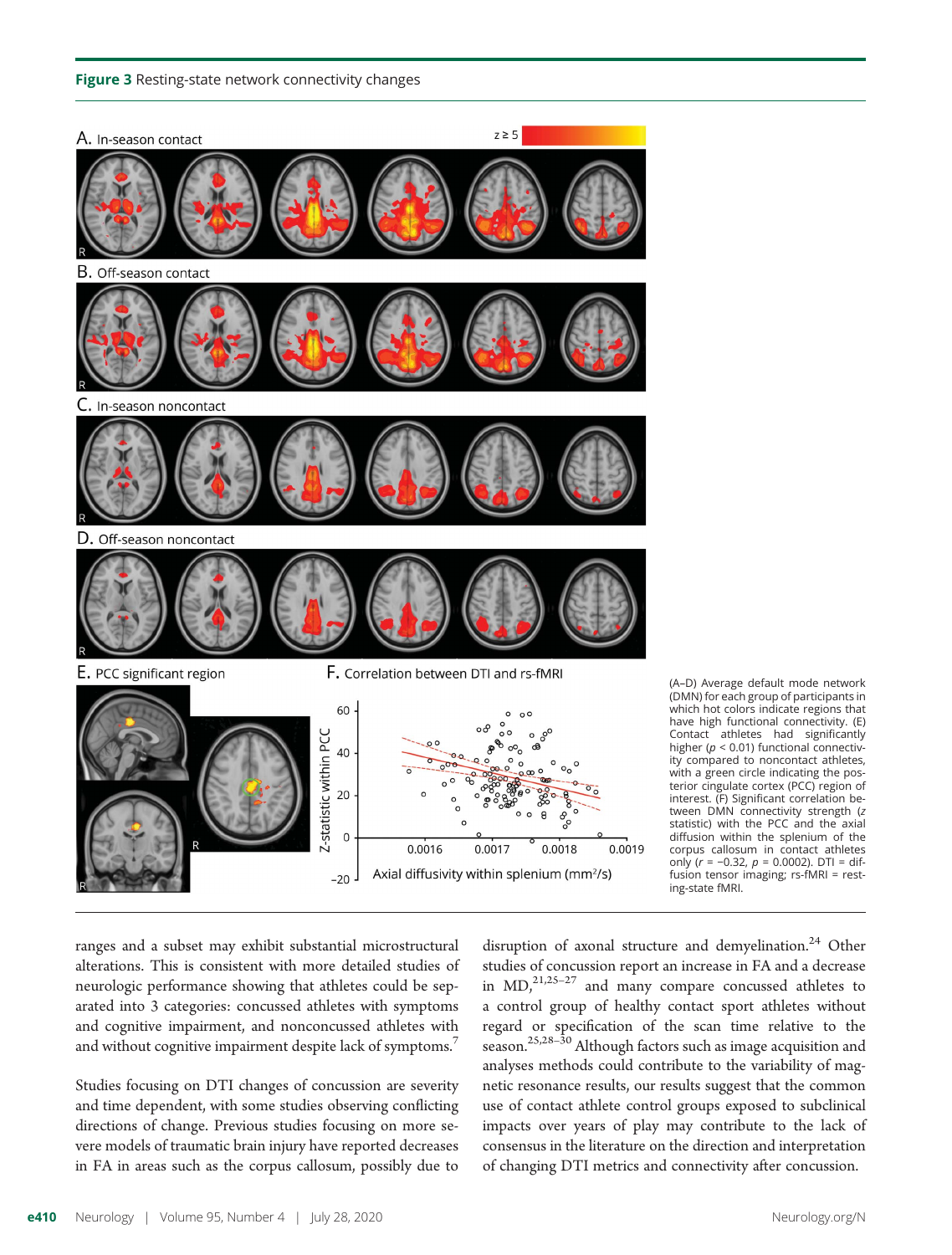Increased MD and decreased FA have also been reported in previous studies of nonconcussed football and hockey  $p$ layers, $11$  and increased RD and AD were reported in the corpus callosum of male soccer players compared to noncontact swimmers (with no changes in MD or  $FA$ ).<sup>31</sup> There may also be sex-related differences in how the brain responds to repetitive sports-related impacts. A recent study examining nonconcussed female and male hockey players before and after the season observed that female athletes had significant decreases in FA and increases in MD, RD, and AD, while male athletes showed no changes. $32$  Here, we replicated those findings in female athletes but only within the brainstem; in addition, we demonstrated progressive changes over 2 seasons of contact play. We were able to expand on these results by comparing to a control group of age-matched, female noncontact athletes to show that changes in diffusion between the in- and off-season were present only in contact athletes and were not due to periods of high-intensity exercise.

Resting-state hyperconnectivity patterns have been found after concussion $33$  and during the season in contact athletes compared to noncontact controls.<sup>8</sup> Similar to our study, regional hyperconnectivity with the DMN suggests a long-term effect from years of play. DMN connectivity with the PCC was significantly and spatially related to AD within the splenium of the corpus callosum for contact athletes only. Hyperconnectivity may be a compensatory mechanism to recruit widespread regions to continue execution of normal function or regulation during periods of exposure to repetitive sport-related impacts and the consequent disruption of underlying axonal integrity. Of course, rs-fMRI is sensitive to blood oxygenation and volume changes. Therefore, neurovascular coupling and altered cerebral blood flow could also be responsible for these effects.<sup>34</sup>

Rowers and swimmers did not have a history of concussion, and coaches closely monitored the rugby cohort for concussions. However, previous concussions may still have a nonuniform effect on MRI measures. We previously reported both acute and persistent decreases in MD and AD and increased FA in a subset of concussed rugby players within the inferior portions of the brainstem and the corpus callosum, respectively.<sup>14</sup> Here, we report that the AD within the genu and splenium of the corpus callosum was significantly lower in contact athletes with a concussion history compared to those without a concussion history. Given that we also found that contact athletes in general had increased diffusivities compared to noncontact athletes, the diffusion changes we observed in contact athletes may indeed reflect compensatory processes that are offset from normal due to a history of concussion. This could be a neurobiological reason why athletes with a concussion history may be more vulnerable to injury and why subsequent concussions often involve more serious or longlasting symptoms.<sup>35,36</sup>

Despite these interesting findings, there are some limitations of this study that are important to consider. While the rugby athletes included here did not experience a diagnosed concussion, there may be undiagnosed concussions that went unnoticed by the coaching staff and peers. Our longitudinal control group provided a solid study design to evaluate changes related to subclinical impacts. However, we could not directly correlate to the number of impacts or accelerometerderived metrics of these impacts because official university athletic conference rules do not allow the head sensors to be worn.

While the collective physiologic interpretation of these changes is complex, the nature of repetitive impacts experienced by these female rugby players clearly affects multiparametric imaging measures across both single and multiple seasons of contact play, even in the absence of concussion. Our observations may reflect ongoing neuroprotective or compensatory mechanisms that help protect the brain from injury and damage due to contact sport. If the brain exhausts this potential ability to protect itself through long-term exposure to repetitive impacts or concussions, is it more susceptible to concussion and at risk of neurodegenerative processes later in life? Combined animal imaging and histologic studies that model repetitive subclinical impacts may aid in understanding the specific changes in brain physiology that underlie the diffusion and functional connectivity changes we report here. However, on the basis of these findings, future studies of concussion that compare to control groups of contact athletes need to incorporate concussion history and quantify sports-related subclinical impacts because we have shown that they have both transient and progressive effects on brain microstructure and function.

#### Acknowledgment

High-quality imaging data were acquired thanks to the staff at the Centre for Functional and Metabolic Mapping. The authors thank the Western University female rugby players, rowers, and swimmers for their willingness to participate in this longitudinal study and for the excellent support provided by the coaches and team physicians.

#### Study funding

Funded through the Schulich School of Medicine and Dentistry (A.B. and G.A.D.), Western University; the Canadian Institutes for Health Research (R.S.M.); Brain Canada (R.S.M.); Canada First Research Excellence Fund; and the Natural Sciences and Engineering Research Council of Canada (K.Y.M.).

#### **Disclosure**

The authors report no disclosures relevant to the manuscript. Go to [Neurology.org/N](https://n.neurology.org/lookup/doi/10.1212/WNL.0000000000009821) for full disclosures.

#### Publication history

Received by Neurology August 27, 2019. Accepted in final form January 5, 2020.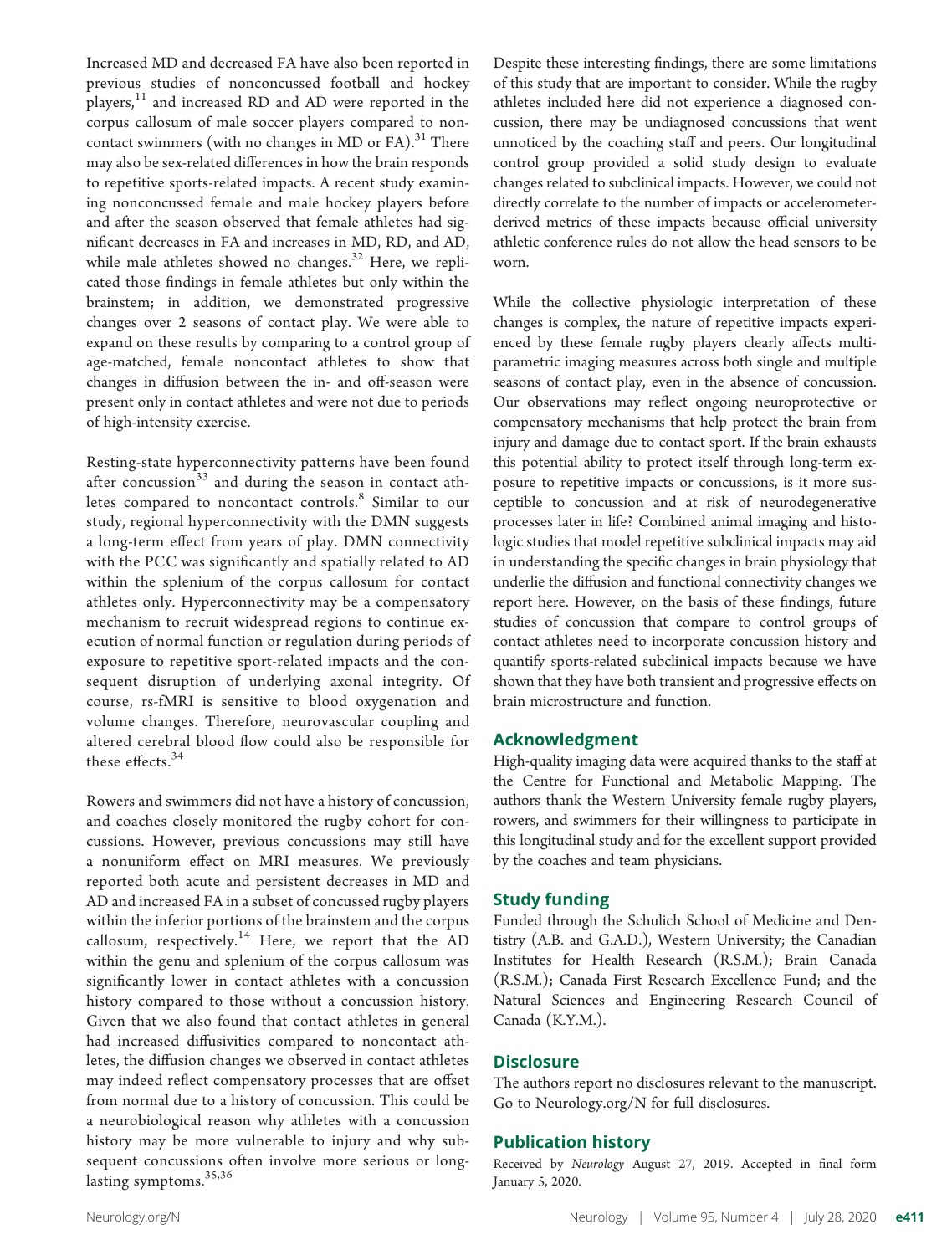#### **Appendix Authors**

| Name                                        | Location                                                     | Contribution                                                                                             |
|---------------------------------------------|--------------------------------------------------------------|----------------------------------------------------------------------------------------------------------|
| Kathryn Y.<br>Manning,<br>PhD               | Western University,<br>London, Canada                        | Drafting the manuscript,<br>analysis and interpretation of<br>data, statistical analysis                 |
| Jeffrey S.<br><b>Brooks, MSc</b>            | Western University,<br>London, Canada                        | Analysis of the data                                                                                     |
| James P.<br>Dickey, PhD                     | Western University,<br>London, Canada                        | Major role in the acquisition of<br>data                                                                 |
| <b>Alexandra</b><br>Harriss, MSc            | Western University,<br>London, Canada                        | Analysis of the data                                                                                     |
| Lisa Fischer,<br>MD                         | Fowler Kennedy Sport<br>Medicine, London,<br>Ontario, Canada | Design and conceptualization<br>of the study                                                             |
| Tatiana<br>Jevremovic,<br>MD                | Fowler Kennedy Sport<br>Medicine, London,<br>Ontario, Canada | Major role in the acquisition of<br>data                                                                 |
| Kevin<br>Blackney,<br><b>MSc</b>            | Western University,<br>London, Canada                        | Major role in the acquisition of<br>data                                                                 |
| Christy<br>Barreira,<br><b>BSc</b>          | Robarts Research<br>Institute, London,<br>Ontario, Canada    | Major role in the acquisition of<br>data                                                                 |
| Arthur<br>Brown, PhD                        | Western University,<br>London, Canada                        | Design and conceptualization<br>of the study                                                             |
| Robert<br>Bartha, PhD                       | Western University,<br>London, Canada                        | Design and conceptualization<br>of the study                                                             |
| Tim<br>Doherty,<br>MD, PhD                  | Western University,<br>London, Canada                        | Design and conceptualization<br>of the study                                                             |
| <b>Douglas</b><br>Fraser, MD,<br><b>PhD</b> | London Health Sciences<br>Centre, London,<br>Ontario, Canada | Design and conceptualization<br>of the study                                                             |
| Jeff Holmes,<br><b>PhD</b>                  | Western University,<br>London, Canada                        | Design and conceptualization<br>of the study                                                             |
| Gregory A.<br>Dekaban,<br>PhD               | Western University,<br>London, Canada                        | Design and conceptualization<br>of the study                                                             |
| Ravi S.<br>Menon, PhD                       | Western University,<br>London, Canada                        | Design and conceptualization<br>of the study, image<br>acquisition, design and<br>interpretation of data |

#### References

- Breedlove KM, Breedlove EL, Robinson M, et al. Detecting neurocognitive and neurophysiological changes as a result of subconcussive blows among high school football athletes. Athl Train Sport Heal Care 2014;6:119–127.
- 2. Shuttleworth-Edwards AB, Smith I, Radloff SE. Neurocognitive vulnerability amongst university rugby players versus noncontact sport controls. J Clin Exp Neuropsychol 2008;30:870–884.
- 3. Killam C, Cautin RL, Santucci AC. Assessing the enduring residual neuropsychological effects of head trauma in college athletes who participate in contact sports. Arch Clin Neuropsychol 2005;20:599–611.
- 4. Miller JR, Adamson GJ, Pink MM, Sweet JC. Comparison of preseason, midseason, and postseason neurocognitive scores in uninjured collegiate football players. Am J Sports Med 2007;35:1284–1288.
- 5. Alosco ML, Kasimis AB, Stamm JM, et al. Age of first exposure to American football and long-term neuropsychiatric and cognitive outcomes. Transl Psychiatry 2017;7: e1236.
- 6. McAllister TW, Flashman LA, Maerlender A, et al. Cognitive effects of one season of head impacts in a cohort of collegiate contact sport athletes—with comments. Neurology 2012;78:1777–1784.
- Talavage TM, Nauman E, Breedlove EL, et al. Functionally-detected cognitive impairment in high school football players without clinically-diagnosed concussion. Neurotrauma 2010;31:327-338.
- 8. Abbas K, Shenk TE, Poole VN, et al. Alteration of default mode network in high school football athletes due to repetitive subconcussive mild traumatic brain injury: a resting-state functional magnetic resonance imaging study. Brain Connect 2015;5: 91–101.
- Stamm JM, Koerte IK, Muehlmann M, et al. Age at first exposure to football is associated with altered corpus callosum white matter microstructure in former professional football players. J Neurotrauma 2015;32:1768–1776.
- 10. Koerte IK, Kaufmann D, Hartl E, et al. A prospective study of physician-observed concussion during a varsity university hockey season: white matter integrity in ice hockey players: part 3 of 4. Neurosurg Focus 2012;33:1–7.
- 11. McAllister TW, Ford JC, Flashman LA, et al. Effect of head impacts on diffusivity measures in a cohort of collegiate contact sport athletes. Neurology 2014;82:63–69. 12. SCAT3. Br J Sport Med 2013;47:259.
- 13. Schranz AL, Manning KY, Dekaban GA, et al. Reduced brain glutamine in female varsity rugby athletes after concussion and in non-concussed athletes after a season of play. Hum Brain Mapp 2018;39:1489–1499.
- 14. Manning KY, Llera A, Dekaban GA, et al. Linked MRI signatures of the brain's acute and persistent response to concussion in female varsity rugby players. Neuroimage Clin 2019;21:101627.
- 15. Smith SM, Fox PT, Miller KL, et al. Correspondence of the brain's functional architecture during activation and rest. Proc Natl Acad Sci USA 2009;106: 13040–13045.
- 16. King DA, Hume PA, Brughelli M, Gissane C. Instrumented mouthguard acceleration analyses for head impacts in amateur rugby union players over a season of matches. Am J Sport Med 2015;43:614–624.
- 17. King DA, Hume PA, Gissane C, Kieser DC, Clark TN. Head impact exposure from match participation in women's rugby league over one season of domestic competition. J Sci Med Sport 2018;21:139–146.
- 18. King D, Hume P, Gissane C, Brughelli M, Clark T. The influence of head impact threshold for reporting data in contact and collision sports: systematic review and original data analysis. Sport Med 2016;46:151–169.
- 19. Bayly PV, Cohen TS, Leister EP, Ajo D, Leuthardt EC, Genin GM. Deformation of the human brain induced by mild acceleration. J Neurotrauma 2005;22:845–856.
- 20. Davenport EM, Whitlow CT, Urban JE, et al. Abnormal white matter integrity related to head impact exposure in a season of high school varsity football. J Neurotrauma 2014;8:1–32.
- 21. Bazarian JJ, Zhu T, Blyth B, Borrino A, Zhong J. Subject-specific changes in brain white matter on diffusion tensor imaging after sports-related concussion. Magn Reson Imaging 2012;30:171–180.
- 22. Mez J, Daneshvar DH, Kiernan PT, et al. Clinicopathological evaluation of chronic traumatic encephalopathy in players of American football. JAMA 2017;318:360–370.
- 23. Sexton CE, Walhovd KB, Storsve AB, et al. Accelerated changes in white matter microstructure during aging: a longitudinal diffusion tensor imaging study. J Neurosci 2014;34:15425–15436.
- 24. Kraus MF, Susmaras T, Caughlin BP, Walker CJ, Sweeney JA, Little DM. White matter integrity and cognition in chronic traumatic brain injury: a diffusion tensor imaging study. Brain 2007;130:2508–2519.
- 25. Henry LC, Tremblay J, Tremblay S, et al. Acute and chronic changes in diffusivity measures after sports concussion. J Neurotrauma 2011;28:2049–2059.
- 26. Mayer AR, Ling JM, Yang Z, Pena A, Yeo RA, Klimaj S. Diffusion abnormalities in pediatric mild traumatic brain injury. J Neurosci 2012;32:17961–17969.
- 27. Wilde EA, McCauley SR, Hunter JV, et al. Diffusion tensor imaging of acute mild traumatic brain injury in adolescents. Neurology 2008;70:948–955.
- 28. Barr WB, Prichep LS, Chabot R, Powell MR, McCrea M. Measuring brain electrical activity to track recovery from sport-related concussion. Brain Inj 2012;26:58–66.
- 29. Czerniak SM, Sikoglu EM, Liso Navarro AA, et al. A resting state functional magnetic resonance imaging study of concussion in collegiate athletes. Brain Imaging Behav 2014;9:323–332.
- 30. Cubon VA, Putukian M, Boyer C, Dettwiler A. A diffusion tensor imaging study on the white matter skeleton in individuals with sports-related concussion. J Neurotrauma 2011;28:189–201.
- 31. Koerte IK, Ertl-Wagner B, Reiser M, Zafonte R, Shenton ME. White matter integrity in the brains of professional soccer players without a symptomatic concussion. JAMA 2012;308:1859–1861.
- 32. Sollmann N, Echlin PS, Schultz V, et al. Sex differences in white matter alterations following repetitive subconcussive head impacts in collegiate ice hockey players. Neuroimage Clin 2018;17:642–649.
- 33. Manning KY, Schranz A, Bartha R, et al. Multiparametric MRI changes persist beyond recovery in concussed adolescent hockey players. Neurology 2017;89:2157–2166.
- 34. Slobounov SM, Walter A, Breiter HC, et al. The effect of repetitive subconcussive collisions on brain integrity in collegiate football players over a single football season: a multi-modal neuroimaging study. Neuroimage Clin 2017;14:708–718.
- 35. Guskiewicz KM, McCrea M, Marshall SW, et al. Cumulative effects associated with recurrent concussion in collegiate football players. JAMA 2003;290:2549.
- 36. Slobounov S, Slobounov E, Sebastianelli W, Cao C, Newell K. Differential rate of recovery in athletes after first and second concussion episodes. Neurosurgery 2007; 61:338–344.